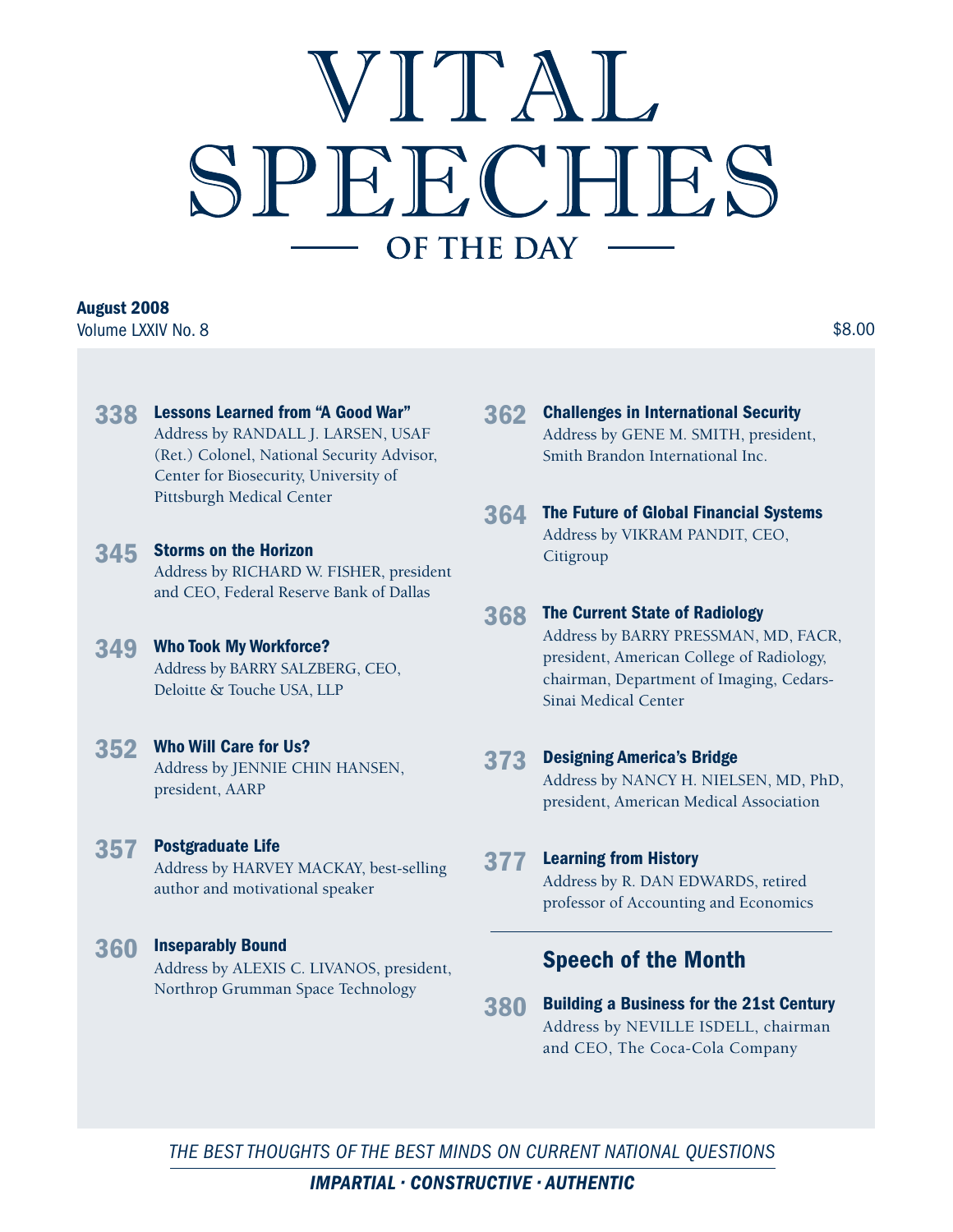# **Lessons Learned from "A Good War"**

#### THE GLOBAL SMALLPOX ERADICATION PROGRAM AND HOMELAND SECURITY

Address by RANDALL J. LARSEN, USAF (Ret.) Colonel, National Security Advisor, Center for Biosecurity, University of Pittsburgh Medical Center

*Delivered to National Center for Simulation (NCS) Medical Technology, Training, and Treatment Conference, Lake Buena Vista, Florida, June 2, 2008*

Thank you, Russ. Last October, Judith Riess asked me to serve as the opening keynote for this conference. We talked about a speech on the challenges of 21st century biosecurity—an appropriate topic considering my background, and this conference.

I realize that the phrase biosecurity can be a bit unsettling, even downright scary, particularly if I were to focus my remarks on the dark side of biosecurity –bioterrorism. However, the theme of my remarks this morning is about the positive side of biosecurity like the great work you do—and most importantly, the potential that is in this room for extraordinary contributions in medical technology, training and treatment during the years ahead.

For the past several years I have had the opportunity to work on two projects—two things I wanted to do for many years—write a book, and make a movie. For most of 2006 and 2007, the majority of my waking hours were spent on these two projects—projects that—when I first thought about them—seemed to deal with two completely different subjects.

The book, Our Own Worst Enemy—published in September of '07—is based on more than a dozen years of research, writing, and teaching the subject of homeland security. The first half of Enemy provides a strategic perspective and analysis. The second half addresses the practical concerns—how corporations, communities and families can take action. My favorite chapter—and the title summarizes my overall approach—is "New Thinking, New Rules, New Organizations."

The other project—a screenplay that will now become a Hollywood movie—was completed in March of this year. It is the story of one of the greatest scientific and humanitarian achievements of all-time—the eradication of smallpox. We hope to begin filming in the spring of 2009, with release in May 2010, the same month that the World Health Organization will celebrate the 30th anniversary of the eradication.

The title that my movie project co-author, Jessica Hatchigan, and I chose for our screenplay is A Good War. We call it a good war, because we, the human race, were victorious. The war against smallpox overcame seemingly insurmountable odds. Most people, including the director of the World Health Organization, said it was a "bad war"—a war that could never be won.

They were wrong.

While working on the book and screenplay, I considered them completely independent projects. It was not until both were completed that I realized that the lessons learned during the victory over smallpox were quite similar to the key themes in my book. This was not something I did consciously—but this linkage must have been percolating below the surface.

# VITAL SPEECHES

#### **POLICY OF VITAL SPEECHES**

The publisher of Vital Speeches of the Day believes that it is indeed vital to the welfare of the nation that important, constructive addresses by recognized leaders in both the public and private sectors be permanently recorded and disseminated—both to ensure that readers gain a sound knowledge of public questions and to provide models of excellence in contemporary oratory. These speeches represent the best thoughts of the best minds on current national and international issues in the fields of economics, politics, education, sociology, government, criminology, finance, business, taxation, health, law, labor, and more.

It is the policy of the publisher to cover both sides of public questions. Furthermore, because Vital Speeches of the Day was founded on the belief that it is only in the unedited and unexpurgated speech that the view of the speaker is truly communicated to the reader, all speeches are printed in full. When it is necessary to condense a speech for reasons of unusual length or the use of extraneous matter, it is so stated. Speeches featured in Vital Speeches of the Day are selected solely on the merit of the speech and the speaker, and do not reflect the personal views or pre-established relationships of the publisher.

Subscribers are urged to call the editor's attention to any speeches that have impressed them as outstanding so that copies may be secured for review.

#### **Editor**

Tom Daly IV vseditor@mcmurry.com (843) 881-8733

**Creative Director** Amy Wimmer

**Production Specialist**  Dean Shirley

**Marketing Director**  Jennifer Zuverink

**Product Manager**  Jenny Babich

**Administrative Specialist** April Schroeder

**Administrative Specialist** Tara Wise

**VP / Center for Professional Excellence**  Scott M. Accatino

Telephone (888) 303-2373 Fax (602) 427-0374

Vital Speeches of the Day (ISSN 0042-742X) is published monthly by McMurry, McMurry Campus Center, 1010 E. Missouri Ave., Phoenix, AZ 85014.

#### **SUBSCRIPTIONS**

U.S., \$75.00/year; Foreign, \$95.00/year E-mail vssubs@mcmurry.com Back issues, \$8.00, plus postage.

Microfilm and microfiche editions, \$38.00 per volume, subscribers only.

Vital Speeches is indexed in the Reader's Guide to Periodical Literature. An annual index is printed each November and distributed to all subscribers. Cumulative Indicies available: Volumes 1-25 and Volumes 26-50, \$75.00 each, plus postage. Volume Binders for Vital Speeches, \$15.00 plus postage.

Publisher Periodical postage paid at Phoenix, AZ and additional mailing offices.

POSTMASTER: Send address changes to 1010 E. Missouri Ave., Phoenix, AZ 85014.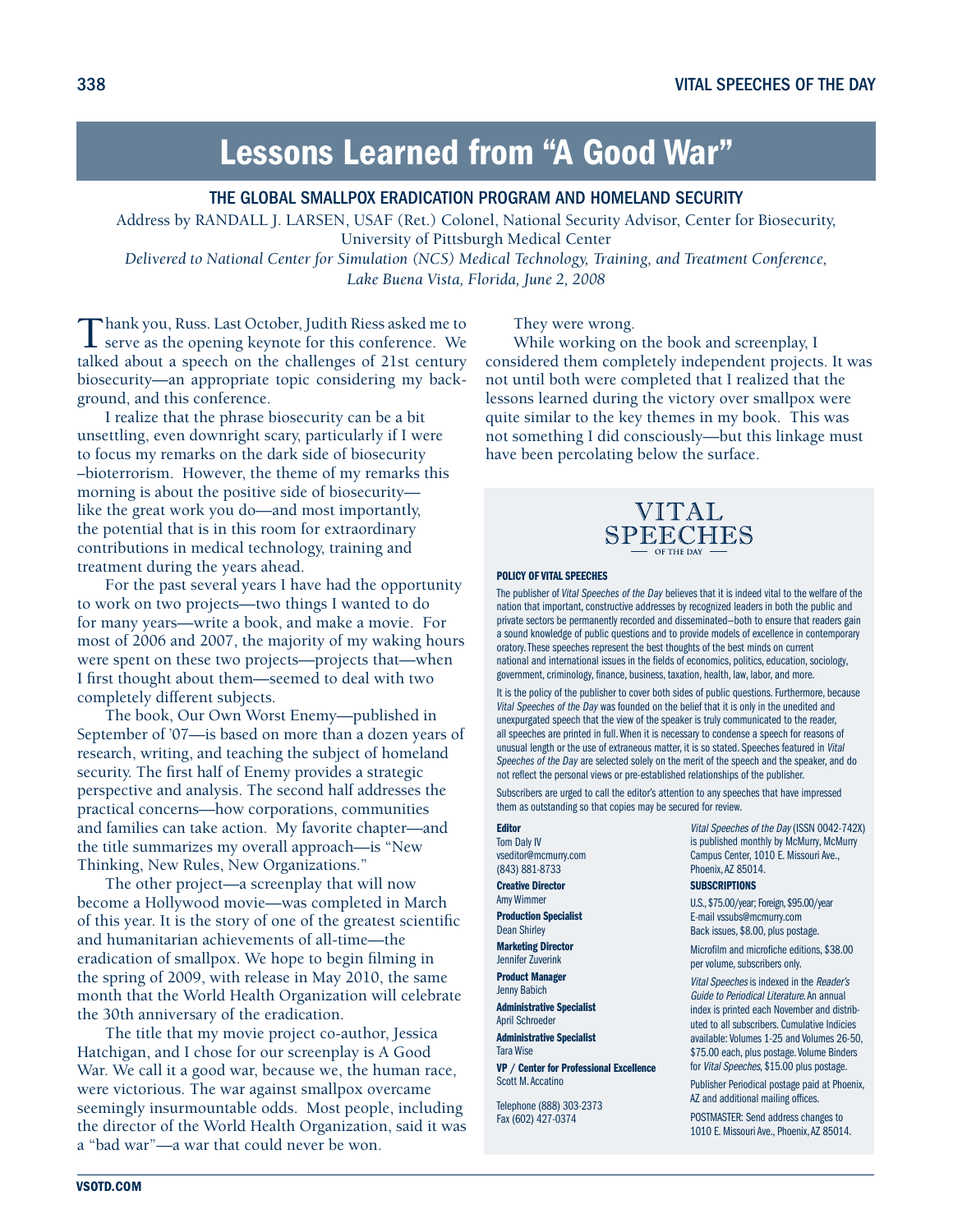And that is what I want to talk about today, how we must apply these lessons learned from the smallpox eradication program to our quest for securing the American homeland in the 21st century.

I think you will also find that these four "lessons learned" have significant relevance to the great work you do today.

First—a little background. Smallpox, as you know, is a disease that had terrorized the human race for more than 3,500 years. According to the WHO, one billion people were afflicted with smallpox in the 20th century. Three hundred million died. Most of the survivors were horribly scarred, and many were left blind.

Three hundred million—that is a difficult figure to comprehend. To better put this in perspective, a study by the New York Times stated that the total death toll from warfare in the 20th century—from both direct and indirect causes—was one hundred million.

By the late 1950s, smallpox was a disease that primarily affected third world populations, but as long as it remained alive in any corner of the globe, it posed a threat to the entire human race. The rapid increase in international air travel—the jet age—amplified that threat to all nations.

One of the last outbreaks to occur in the U.S. was in 1947, when a single visitor from Mexico brought the disease to New York City. As a result, more than 6 million people were vaccinated that month. Six died from adverse reactions to the vaccine -- three more than those who died from smallpox. But without the vaccine, thousands would have died.

During the winter of 1961-62, an outbreak in the United Kingdom required 5.5 million vaccinations and 18 deaths from vaccine reactions.

In 1972, a Muslim cleric returned to Yugoslavia from a pilgrimage to Iraq. He brought back smallpox to a country that had not seen a single case in over 40 years. This one case led to 175 cases and 34 deaths from smallpox. No figures are available on how many died because of the vaccine, but out of a population of 20.8 million, 18 million were vaccinated during a three-week period.

Incredibly strict quarantine was conducted throughout Yugoslavia under the iron-fisted rule of Marshall Tito, and all surrounding nations closed their borders with Yugoslavia during the crisis.

According to the CDC, in 1969 the US was spending \$150 million per year for smallpox prevention in the US—that is \$978 million in today's dollars—and the costs were more than what is measured in dollars and cents.

At that time, we were still vaccinating all children before they entered the first grade. The vaccine was killing 10-15 children per year, and more than 300 were hospitalized with serious complications. Adults could not travel internationally without proof of recent vaccination.

However, because of the international effort led by

Dr. D. A. Henderson from 1967 to 1977, not a single human has been infected with smallpox for more than a quarter of a century. This "good war" has saved more than 50 million lives. Smallpox remains today, the only disease ever eradicated by human effort.

The success of the smallpox eradication program should be an inspiration to us all.

When facing challenging times, we often recharge our spirits by reminding ourselves, "We won World War II, and we put a man on the moon." Yes, these are certainly great examples of success over incredible odds, but I think the eradication of smallpox—an extraordinary international effort—a "good war" should be added to the list.

I also think there are valuable lessons to learn from Dr. Henderson's success—lessons that apply to the challenges of securing our homeland—and lessons that apply to your efforts in medical technology, training and treatment.

The first lesson: understanding the importance of asking the right questions.

Quite often, particularly when dealing with a new challenge, one can end up asking the wrong questions. And what seems intuitively right, can sometimes be very wrong.

When Dr. Henderson began his war on smallpox, he was well aware that, for decades, there had been an effective smallpox vaccine.

Obviously, all that was needed was more commitment to mass vaccination—right? And that was the intuitive question, asked by most public health officials: "how do we improve efforts in mass vaccination?"

However that was the wrong question.

In 1964, three years before the World Health Organization began its eradication program, Dr. Henderson wrote a report for WHO where he outlined an entirely new concept—surveillance and containment through ring vaccination.

D.A.'s theory was that the top priority for the war against smallpox was similar to how General Powell described the battle plan for defeating the Iraqi Army in Desert Storm, "First we are going to cut it off, then we're going to kill it."

That is precisely what Dr. Henderson wanted to do to smallpox.

Unlike malaria or Yellow Fever, humans were the only host for the variola virus. The best way to kill it was to cut it off from its host.

Instead of using all resources to vaccinate large numbers of people, whether they were in danger of infection or not—a strategy difficult to implement even under the best of circumstances—D.A. wanted to focus on surveillance—targeting actual outbreaks. In the military we call this, "riding toward the sound of gunfire."

Once the outbreaks were discovered, all of those who had close contact with those infected would be vaccinated.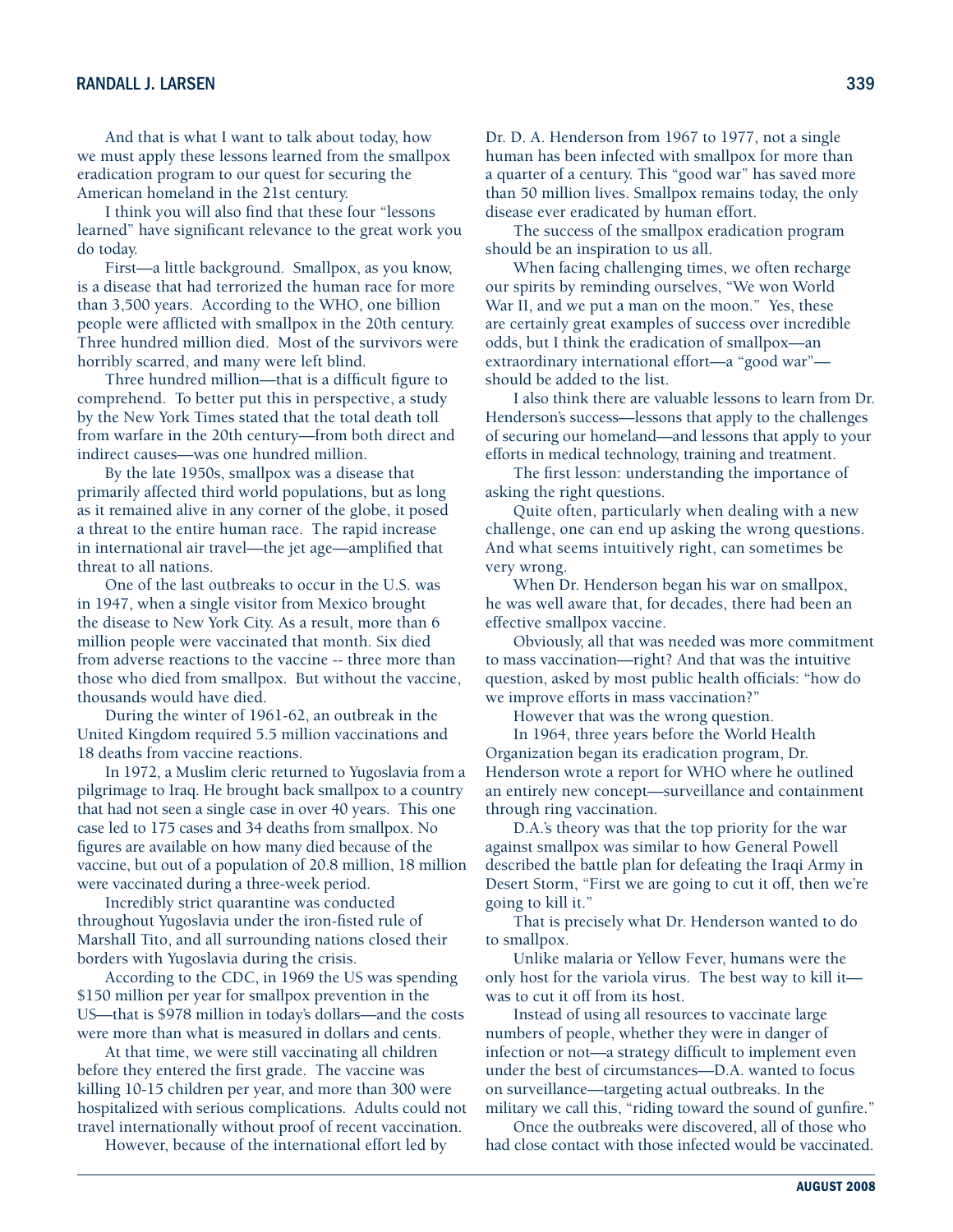Depending on the situation, this ring plan would only require a few hundred vaccinations in a small village. In urban areas it would sometimes require thousands, even tens of thousands, but never would it require the vaccination of entire populations—a procedure that many countries were attempting—but failing.

This theory was first tested—and validated—in western Africa and then Brazil. Once proven, the surveillance/containment strategy became the core of the eradication program.

The wrong question was: "How do we improve our mass vaccination efforts?"

The right question was: "How do we prioritize who should receive the vaccine?"

One of the greatest mistakes we are making today in the field of homeland security is this: Too many people are asking the wrong questions.

For instance, last summer Congress passed legislation requiring 100% radiological scanning of shipping containers entering the United States.

Just like those who called for mass vaccination, 100% percent scanning is not the answer to the problem. The reason Congress called for 100% radiological scanning is because they asked the wrong question.

They asked, "what do we do to prevent al Qaeda, or any other terrorist organization, from smuggling a nuclear weapon into the United States?"

That's the wrong question.

Do we really believe that if a terrorist organization got their hands on one or two nuclear weapons they would actually put them in a shipping container, put a real good padlock on the door, and then turn it loose into a global transportation system—a system in which numerous different companies would at one time or another touch that container en route to the United States. I don't think they are that stupid.

Neither does the chief of security at the Port Authority of New York and New Jersey, Beth Anne Rooney. She talks about how foolish it is to scan 100% of the shipping containers coming into the port, but do nothing about the 880,000 cars that come into the port every year on roll-on roll-off ships, and drive out of the port without any scanning whatsoever. The critical components of a Hiroshima-sized nuke can easily fit into a small car.

The fact is, if al Qaeda gets their hands on nuclear weapons, they will never take their hands off them. They will charter a small jet or small boat, and bring the materiel directly to America. As some have said, the best way to smuggle a nuclear weapon into the United States is to hide it inside a bale of marijuana. The drug runners seem to have no problem getting marijuana into the country.

Or even if they were stupid enough to put a nuclear weapon in a shipping container, they would most likely be smart enough to put quarter-inch of lead around

it, which will prevent any of our current or planned radiological scanning devices from detecting it. By the way, I usually say a quarter inch of lead. Last month's Scientific American said as little as one millimeter of lead will defeat these detection systems.

And by the way—they don't have to get the nuke into the US to change the world. If they set it off ten miles out from our coastline, or mid-ocean, or even on the far side of the globe—once we know we are dealing with a nuclear armed terrorist organization, the entire international security equation will change forever.

Therefore, the right question is: "how do we prevent Al Qaeda, or any other terrorist organization, from becoming a nuclear power?"

The answer to that question is far different from the answer to the question, "How do we prevent them from smuggling nukes into this country?"

Initiatives such as the Nunn-Lugar Cooperative Threat Reduction program can provide far better returns on investment than 100% scanning. However, today we spend only about one billion dollars a year on Nunn-Lugar type programs to prevent terrorist organizations from becoming nuclear powers. That is what we spend every two to three days in Iraq. And according to the report from the bi-partisan Robb-Silberman Commission, "The United States has not made intelligence collection on loose nuclear material a high priority."

Can anyone here tell me what might be a higher priority? Now I don't have anything against research and

development on improved scanning devices. I fully support these efforts. Highly enriched uranium is a very low emitter of radiation, and it will require a substantial technological breakthrough to be able to find highly enriched uranium that is shielded. Therefore, I fully support R&D—but I am totally opposed to deploying ineffective technologies and concepts.

We must understand that the very concept of 100% scanning violates all principles of risk management.

Smuggling nukes is just one example of where we are asking the wrong questions.

My book contains more than a dozen other examples of wrong questions, including this one: "What must we do to prevent a biological attack on America?"

In fact, in January 2005, the Chairman of the House Committee on Homeland Security asked me to arrange an off-site workshop for the entire committee to answer that very question.

I will tell you the same thing I told Chairman Chris Cox. We can't prevent a biological attack.

And that is not just my opinion. That is what the Defense Science Board stated in 2001, and it is the conclusion of a National Intelligence Estimate in 2006. The biotechnical revolution has given capabilities to terrorist organizations in the 21st century that were previously limited to super powers in the 1960s.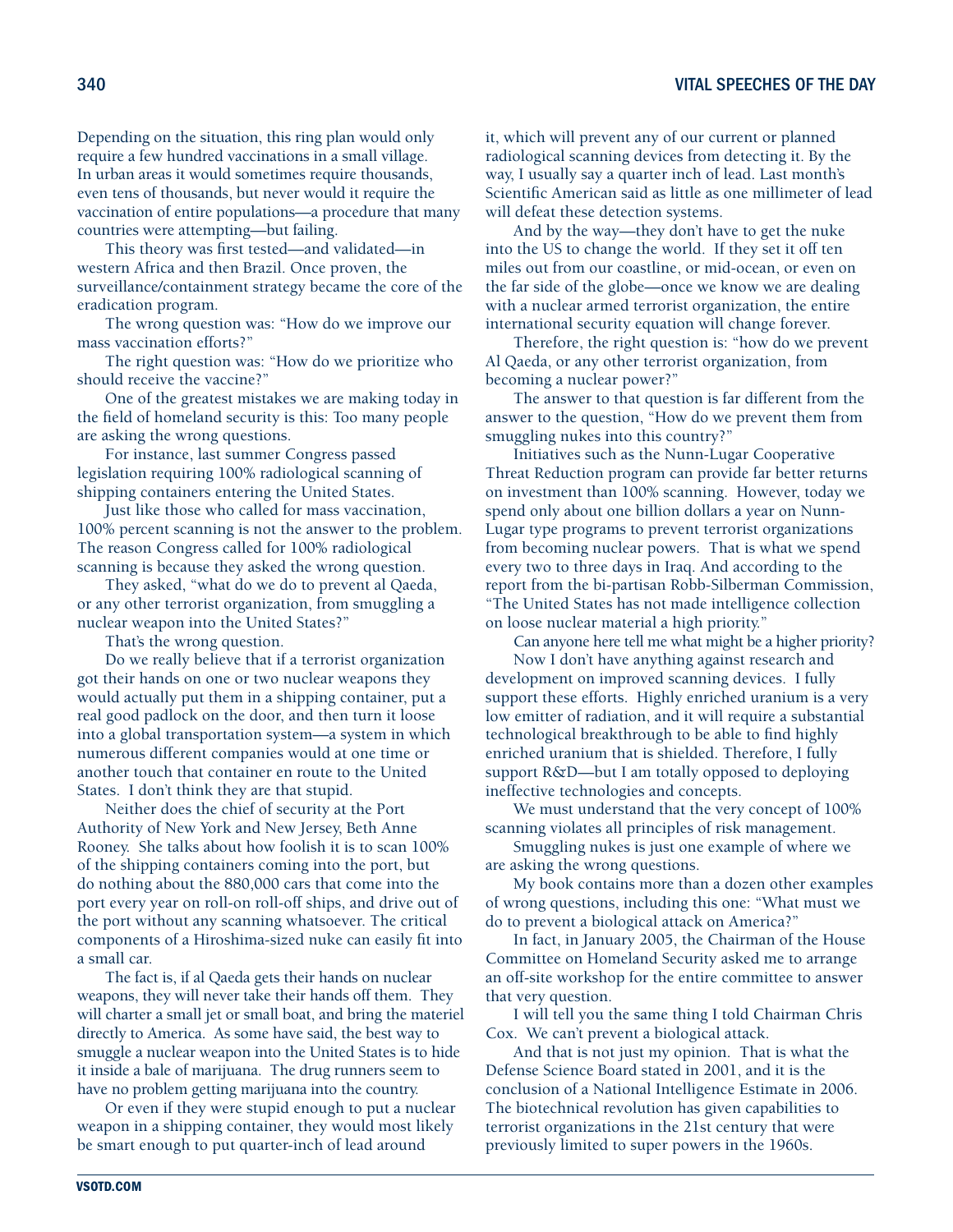I proved this rather dramatically at the White House, just nine days after 9/11. I and two of my colleagues from the Center for Biosecurity, UPMC, Drs. Tara O'Toole and Tom Inglesby, were asked to provide our assessment of al Qaeda's capabilities to launch a biological attack on America. About 15 minutes into our discussion, Vice President Cheney asked, "What does a biological weapon look like?" I reached into my briefcase and pulled out this test tube. I said, "It looks like this, and by the way, I just smuggled this into your office."

Incidentally, I had been retired from government service for more than a year, so I had no special clearance for entry to the White House. For all intents and purposes, I was a regular civilian. I needed two forms of photo ID to match the name on the guest list, and then went through the most thorough screening I have ever received. You can imagine how tight security was nine days after 9/11.

A Secret Service agent thoroughly inspected my briefcase. In one compartment was a surgical mask, and this test tube, containing weaponized bacillus globigii.

This is weaponized bacillus globigii. It is harmless, but genetically it is nearly identical to bacillus anthracis—anthrax. It was produced in a government program in 1996 to demonstrate that a small group of people—with a budget no larger than what some of you spend on a luxury car—are now capable of producing a sophisticated biological weapon.

Which item do you suppose caught the attention of the Secret Service agent? He pulled out the surgical mask and asked, "Why are you carrying this?'

He asked the wrong question. He should have asked about the "weapon of mass destruction" that I was about to carry into the Vice President's office.

Just like Chairman Cox, and unfortunately, many other leaders--people continue to ask the wrong question about biodefense.

For biodefense, the right question is: "How do we rapidly recognize, respond and recover from a bioattack?"

And folks, we do need to be better prepared for an attack with anthrax. I am convinced that al Qaeda was responsible for the anthrax letters of October 2001. I will be happy to discuss this issue during Q&A, but let me point out one interesting, little known fact. Mohammad Atta, the operational commander of the 9/11 attacks and the pilot of American Flight 11 that struck the north tower of the World Trade Center had a roommate in his Venice Florida apartment—Ahmed Alhaznawi. On 9/11 Alhaznawi was at the controls of United Flight 93 when it crashed in Pennsylvania. Three months earlier—in June of 2001—Alhaznawi was treated for cutaneous anthrax at Holy Cross Hospital in Ft Lauderdale, Florida.

I am worried about the threat of bioterrorism, but if we as a nation take proper actions, we can

use the biotechnical revolution to our advantage to prevent bioterrorism from becoming a weapon of mass destruction. By using technology to rapidly recognize an attack, we can also rapidly respond in a manner that will move the decimal point a critical distance to the left.

Instead of casualties in the hundreds of thousands, we can reduce it to tens of thousands, or thousands, or even perhaps hundreds. We could reduce casualties from an attack on a city to less than what we lose on the highways on a three-day weekend. We can remove bioweapons from the category of WMD—weapons of mass destruction.

But to do so, we must ask the right questions.

Bottom-line, we must ensure that the new Congress and the Administration that take office in January of 2009 ask the right questions about securing our homeland—and, of course, you must ensure you are asking the right questions as you develop tomorrow's medical technology, training and treatment programs.

Another important lesson learned from the smallpox eradication program? The importance of setting and enforcing standards.

When Dr. Henderson first set up WHO's eradication program in 1967 he began testing the smallpox vaccine. The results were shocking. With the exception of the vaccine produced in the United States, the Soviet Union and several Western European nations, 90% of the vaccine produced was ineffective.

D.A. established strict guidelines for testing—which also meant he had to fight a lot of political pushback in certain sectors. Some countries felt that requiring testing for their vaccine was an insult. However D.A. knew that there would be no chance for eradication without standards. With a bit of a twinkle in his eye, D.A. will tell you he started an early version of what later became known as "Trust, but verify".

Setting standards is where we have seen some success in homeland security since 9/11.

I remember visiting the Center for Domestic Preparedness in Anniston, Alabama, prior to 9/11. The director, L.Z. Johnson, expressed his frustration with the fact that there were no national standards for most of the equipment used by first responders. He gave us examples of how firefighters would buy personal protective equipment that would provide them adequate protection from liquid hazards, but not from vapors. This problem has been fixed. Today, there are national standards.

A recently promoted firefighter in Lubbock, Texas, who is now suddenly in charge of acquisition can go to a website, the Responder Knowledge Base, developed and run by the Memorial Institute for the Prevention of Terrorism in Oklahoma City, and funded by the Department of Homeland Security. Not only can he or she find out what equipment is approved by DHS they can also find contact information for first responders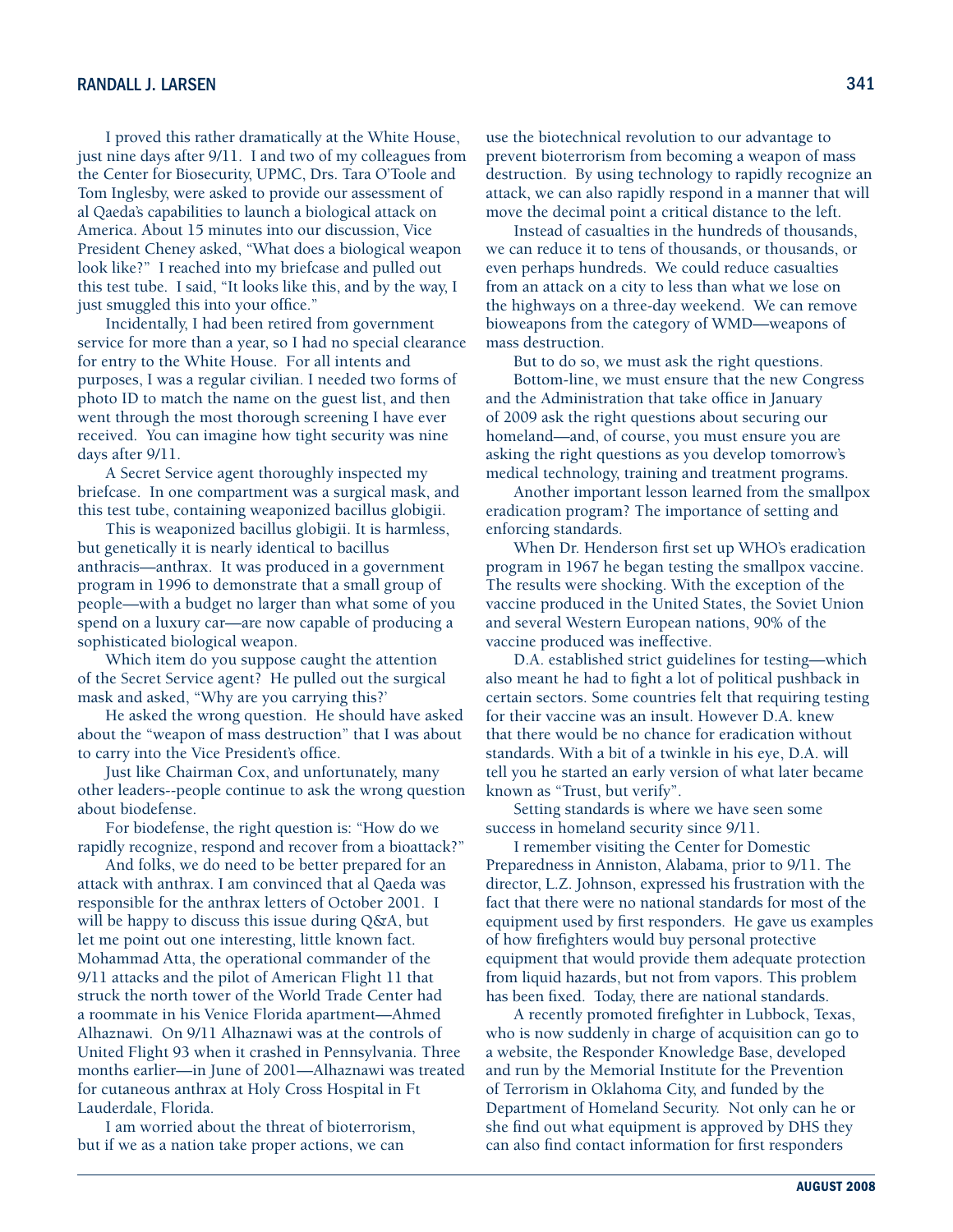around the United States who recently purchased the equipment—to get some first-hand comments on the equipment from the frontline responders already using it.

The standards that DHS has developed in the past few years for the National Incident Management System (NIMS) have provided great benefits to America. Bob Stephan, a retired Air Force colonel, and one of the longest serving senior leaders in DHS, used California's State Emergency Management System as a model—a model that had evolved from years of experience fighting wild fires. This has provided the nation's first responders and emergency managers with a common template. Along with the National Response Framework, and the new national planning guidelines, DHS has made great strides forward in helping America's 77,000 jurisdictions learn to work together.

However, one area where we have failed in standardization is in identification. The 9/11 Commission recommended changes, and Congress passed the REAL ID Act. The President signed it into law. Unfortunately, push back from the states has made implementation unlikely until 2014.

This is not a program for a national ID card something I oppose—but it does require national standards for state drivers' licenses—standards that would make them very difficult to alter or counterfeit. Seven of the 9/11 hijackers used Virginia drivers' licenses to board their flights on that Tuesday morning in September 2001, but none lived in Virginia. Let's face it—today, any 19-year old college student who is not smart enough to make his own ID card that will allow him to buy a can of beer is probably not smart enough to be in college. We need national standards for identification.

Speaking of standards, what standards are members of the medical community developing for mass casualty care? During a prolonged health care crisis, such as a flu pandemic, we will need standards for issues such as triage and management of scarce resources such as ventilators, vaccines, and therapeutics. We need to be working on these standards today, not during the heat of battle.

Another lesson learned in the smallpox eradication program—ensure the proper use of technology. Technology must be the servant, not the master.

Americans are in love with technology—and I am one of the worst examples of that infatuation. I have a Blackberry, a Kindle (an electronic book—for those of you who are Guttenberg-age holdouts), a GPS in my car, and a system that lets me dictate directly into my word processing program—the list goes on and on.

I love technology—and I realize I am preaching to the choir on this issue—however, we must also realize the fact that our infatuation with technology sometimes puts the cart before the horse—with technology driving policy and operations instead of the other way around.

You think I exaggerate? Why is it we have an

undersecretary for science and technology since the creation of the Department of Homeland Security, but we still do not have an undersecretary for policy? I guarantee you, DHS is not the only department where S&T drives policy. Technology will answer many of our problems, but we must ensure proper use.

Let's look back at an intriguing—almost antiintuitive—example from smallpox eradication.

In the 1950s and 60s health workers used painful fivepronged needles and lancets to administer the vaccine. They then discovered a new technology - pioneered by the military in the 1960s—the airgun injector—a stainless steel electronic vaccination gun. It provided a far more efficient, and less painful, means of vaccination.

Those of you who served in the military during the 60s probably remember these devices. I remember walking down the hallway with people standing on both sides pressing airgun injectors into both arms. On one day I received 10 vaccinations for various diseases in little over a minute. That is efficiency!

In the late 1960s D.A.'s teams discovered they could significantly increase the number of people being vaccinated if they used these airgun injectors. However, they also discovered that working in remote, third-world villages was far different than working on military bases in the US. The airgun injectors required electricity—and technicians to repair the complicated machinery when they broke down, as they inevitably did. D.A.'s team initially overcame the problem of lack of electricity with foot pump-operated airguns—but they still ran into numerous mechanical breakdowns.

What they needed was improved technology.

In today's technological environment, if someone asked our national labs for an improvement on an airgun injector for use in austere environments, they might find themselves provided with a nuclear-powered, laser-fired injector that would only cost a million or two per copy. Right?

But we need to understand that sometimes improved technology can mean "simple" technology - technology that state and local governments can afford—not only to buy, but to maintain.

One of the great lessons learned from smallpox eradication was that a simpler technology for vaccination was critical to the success of the program. It was called a bifurcated needle. It looks like a regular sewing needle, but the business end it has two small, sharp prongs. When this needle was placed into the vial containing the vaccine, the distance between the two prongs created surface tension that pulled out just the right amount of vaccine.

The sharp prongs were then used to make 15 very small punctures of the skin.

When using the old methods for vaccination—fivepronged needles, lancets and airgun injectors—an average of 25 doses could be given from a single vial. When using the bifurcated needle, a hundred doses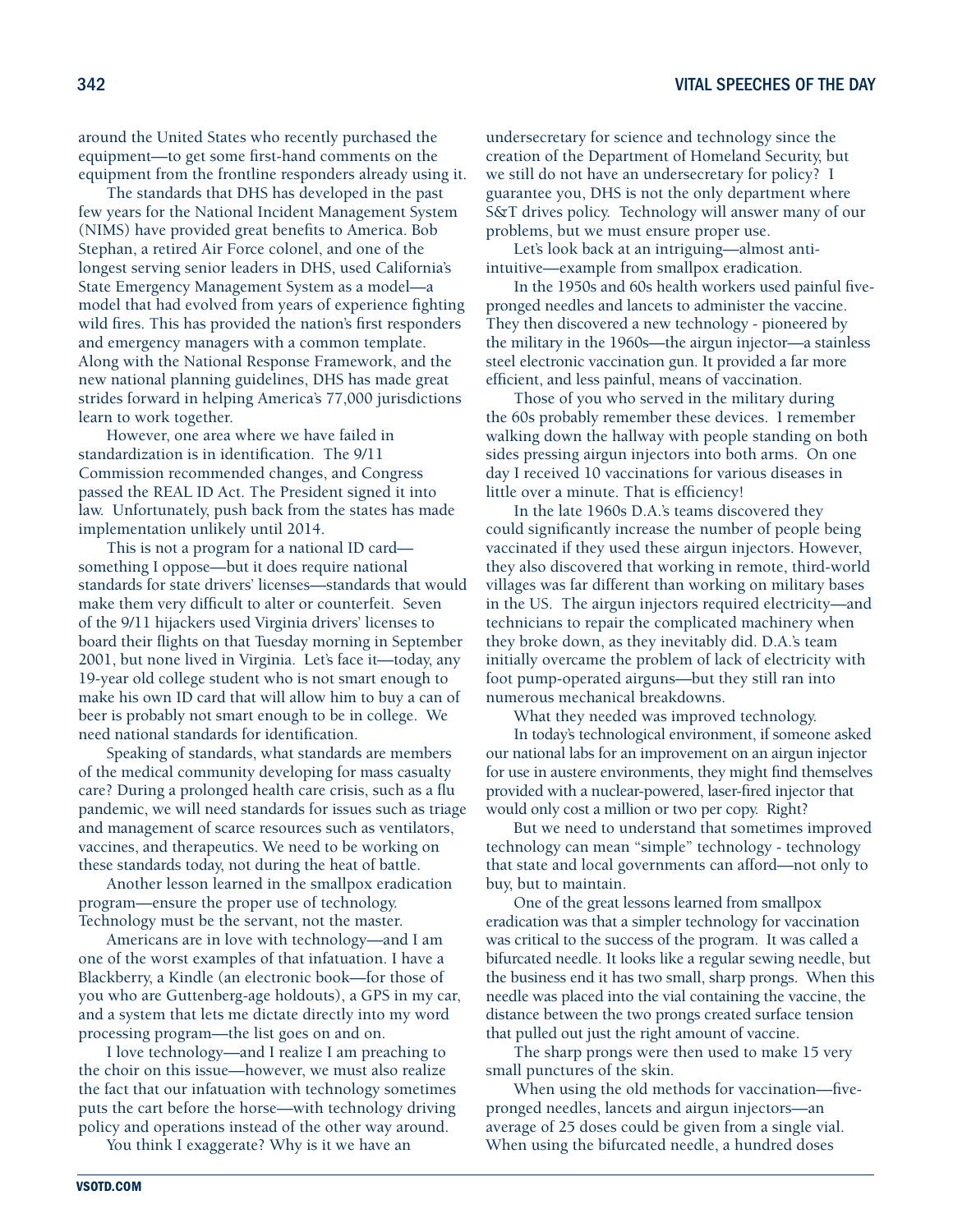could be extracted from that same vial. The bifurcated needle needed no electricity or preventive maintenance. The only thing it needed was to be placed in boiling water for 15 minutes to prepare for reuse. It was made of a special type of steel so that the prongs would remain sharp and could be used over and over. Cost? Five dollars per thousand.

The other great advantage to the bifurcated needle was how easy it was to train people to use it. D.A. talks about how he was able to train African villagers in just 15 minutes so that they could vaccinate others. To borrow a phrase from one of my former sergeants, it was technology that was "colonel proof".

Following the tragedy at Virginia Tech, I heard incredible stories of how universities were being sold a wide-range of high tech solutions for communicating with the faculty, staff, and students during emergencies. A better and simpler answer may have been something we used for years when deployed in the military—a simple public address system. Low-tech, efficient, effective and affordable.

One great, low-cost technology I have seen deployed is the "reverse 9-1-1 system". This is where the 9-1-1 folks call homes in designated areas in a neighborhood or city to deliver critical messages. It was used very effectively for evacuations in southern California during last summer's wildfires. It was also used by the sheriff's Department in Brazos County, Texas, last year to quickly locate a missing boy. It can also be used for weather warnings and terrorist incidents.

Technology will play a huge role in securing our nation. Some of it will be very expensive, but expensive should not be our default position.

Technology can also mean taking a simpler path, a path state and local governments can actually afford to take. The nuclear-powered, laser-fired airgun injector may have been seen as a great leap forward in technology, but it was not the technology needed to achieve victory against smallpox. I ask you to keep this illustration in mind as you search for new technologies.

The last lesson learned that I will mention is the effective use of volunteers. Without an enormous group of volunteers, there would not have been a victory in the war against smallpox.

D.A. never had a paid staff of more than 150 people for the entire global effort, yet in India alone, he had 130,000 volunteers assisting in the WHO effort.

In my book I came up with a new term for volunteers. I stole it from Don Sowell, the Sheriff of Grimes County, Texas. I co-host a weekly radio show called Homeland Security: Inside & Out. In the past two years our guests have included: the Secretary of Homeland Security, Chairman of the House Homeland Security Committee, the commander of the US Coast Guard, numerous state adjutants general, governors,

mayors, fire chiefs, academics and reporters. But for me, none have been more memorable than Sheriff Don Sowell.

In terms of square miles, Grimes County, Texas, is one third the size of the state of Delaware, however the total population is only 27,000. I asked the Sheriff what he would do if there were a large-scale homeland security disaster in his county How could he respond with just a handful of deputies?

Sheriff Sowell said that actually happened in 2005, when hurricane Rita approached Houston. Three million people evacuated along the coast, and more than 400,000 came through Grimes County. I asked, "Sheriff, how could you possibly handle a law enforcement challenge such as that?" Sheriff Sowell leaned forward to the microphone and said: "Son, you just posse up."

You see, Sheriff Sowell had anticipated that one day Houston would be evacuated for a hurricane, and he had developed a plan. He had previously served as the president of the Texas Sheriffs Association. They created a program where if there were wildfires up in the panhandle, deputies from the south could go augment the force. Or if there were hurricane evacuations along the coast, deputies from the north could come down to provide assistance.

Sheriff Sowell also had made arrangements with the Commissioner of Fish and Wildlife in Austin—where game wardens—lovingly called "fish cops—also happen to be fully trained and licensed peace officers in the State of Texas. One phone call got him 83 game wardens the next morning. In fact, just two phone calls increased the size of his force more than 10-fold.

Posses are something that will provide great benefit to us in this nation for homeland security. D.A. used them to eradicate smallpox, and we can use them to secure America—and the majority of them will not be law enforcement posses.

One of the great potential challenges we face in the field of biodefense would be rapidly distributing antibiotics in the case of an attack. Most experts agree that one of the most likely bioterrorism scenarios would be an attack with anthrax. If not quickly treated, inhalation anthrax is nearly always deadly, however, if quickly treated with antibiotics, it will not be a weapon of mass destruction.

Today we have "Push Packs" strategically located throughout the United States. They are containers packed with enormous quantities of antibiotics. I give the federal government a very high grade for the Push Pack Program. It identified the threat, it built the stockpiles, it rotates the stock so that the antibiotics are fresh, and the feds developed a system where the Push Packs would be rapidly delivered to a community. The problem is state and local governments have no effective means for rapidly breaking down the Push Packs and distributing the antibiotics.